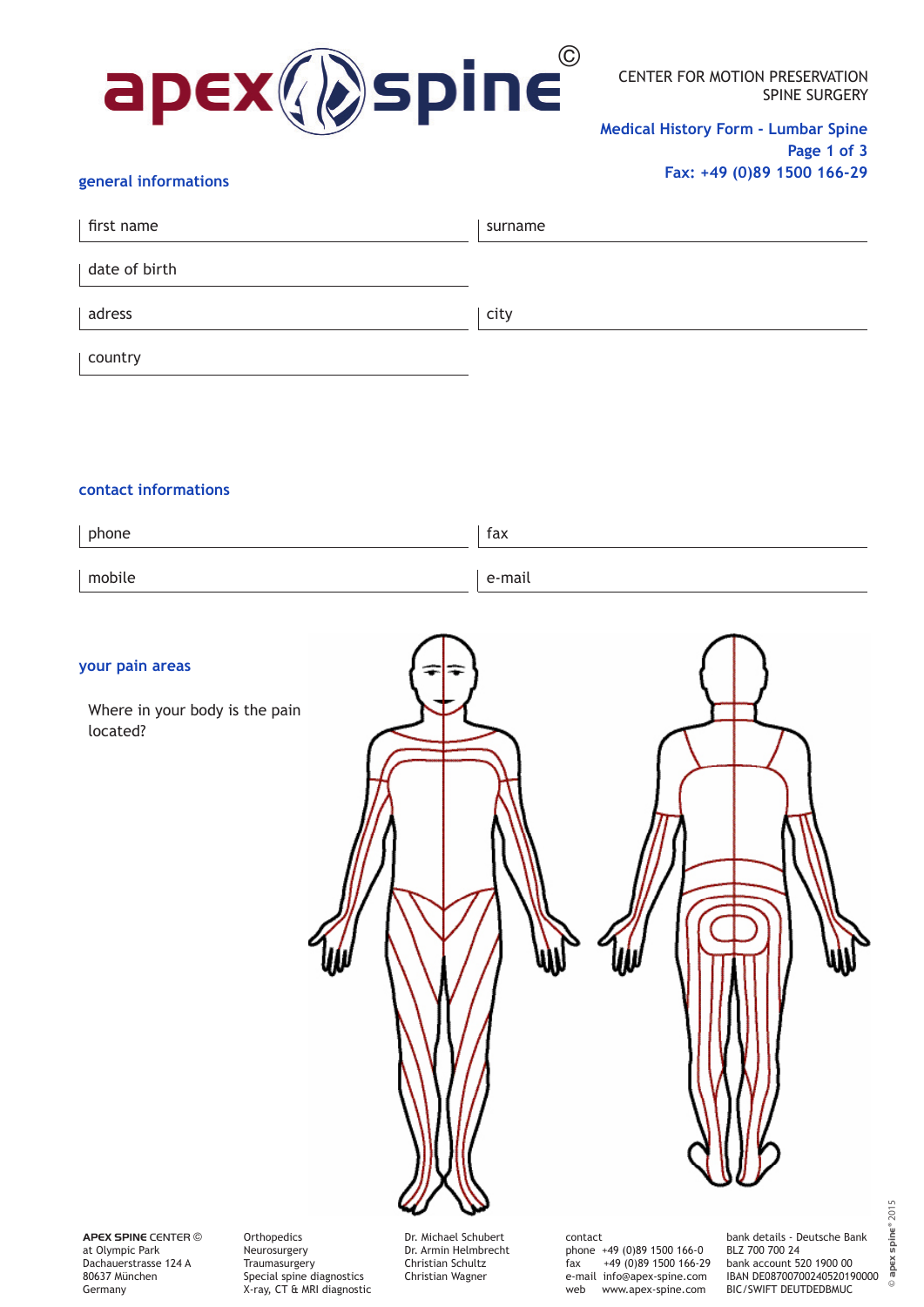

**Medical History Form - Lumbar Spine Page 2 of 3 Fax: +49 (0)89 1500 166-29**

## **Your health complaints**

Since when have you had the current complaints

| I have back pain                                                            | left     | right     | no             |  |  |
|-----------------------------------------------------------------------------|----------|-----------|----------------|--|--|
| I have leg pain                                                             | left     | right     | no             |  |  |
| I have pain in my fundament                                                 | left     | right     | no             |  |  |
| I have more                                                                 | leg pain | back pain | equal          |  |  |
| When I sneeze or cough                                                      |          |           |                |  |  |
| the pain increases                                                          | no       | little    | yes            |  |  |
| When I lie I have pain                                                      | no       | little    | yes            |  |  |
| When I walk I have pain                                                     | no       | little    | yes            |  |  |
| When I sit I have pain                                                      | no       | little    | yes            |  |  |
| When I stand I have pain                                                    | no       | little    | yes            |  |  |
| What hurts most                                                             | sitting  | standing  | going<br>lying |  |  |
| Was there a cause for your back/leg problems (e.g. accident, heavy lifting) |          |           |                |  |  |
|                                                                             |          |           |                |  |  |
| Is there a loss of strength in your leg                                     |          | yes       | no             |  |  |
| Is there a loss of sensation in your leg                                    |          | yes       | no             |  |  |
| Have you operated on your back                                              |          | yes       | no             |  |  |
| If so, what kind of operation was that and when did it take place           |          |           |                |  |  |
|                                                                             |          |           |                |  |  |
| What kind(s) of treatment have you had so far and what was the result       |          |           |                |  |  |
|                                                                             |          |           |                |  |  |

**APEX SPINE** CENTER © at Olympic Park Dachauerstrasse 124 A 80637 München Germany

Orthopedics Neurosurgery **Traumasurgery** Special spine diagnostics X-ray, CT & MRI diagnostic

Dr. Michael Schubert Dr. Armin Helmbrecht Christian Schultz Christian Wagner

contact phone +49 (0)89 1500 166-0<br>fax +49 (0)89 1500 166-2 +49 (0)89 1500 166-29 e-mail info@apex-spine.com<br>web www.apex-spine.com www.apex-spine.com

bank details - Deutsche Bank BLZ 700 700 24 bank account 520 1900 00 IBAN DE08700700240520190000 BIC/SWIFT DEUTDEDBMUC